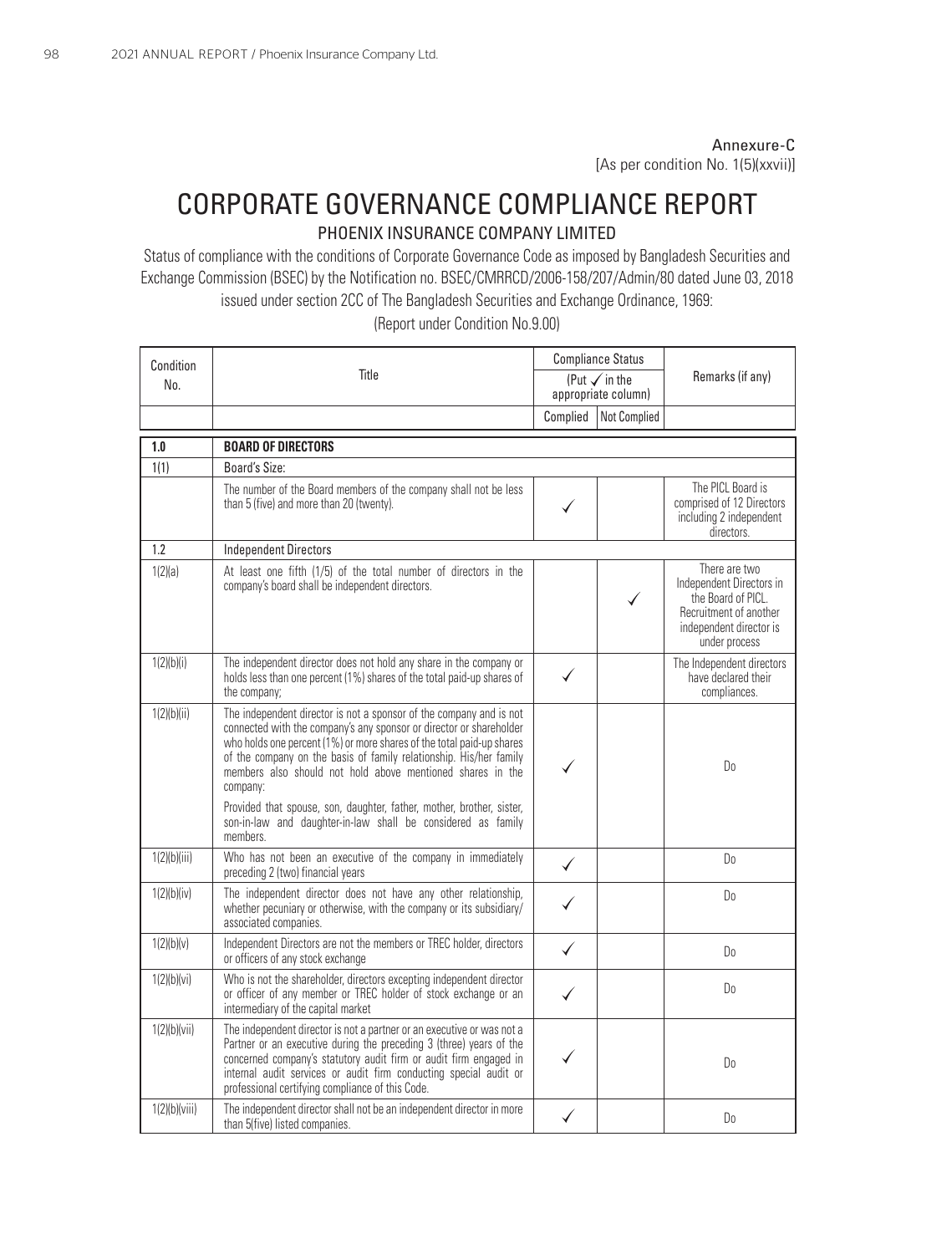| 1(2)(b)(ix)  | The independent director has not been convicted by a court of<br>competent jurisdiction as a defaulter in payment of any loan to a bank<br>or a Non-Bank Financial Institution (NBFI).                                                                                                                                                                                |              | D <sub>0</sub>                                                                                                                                                                                               |
|--------------|-----------------------------------------------------------------------------------------------------------------------------------------------------------------------------------------------------------------------------------------------------------------------------------------------------------------------------------------------------------------------|--------------|--------------------------------------------------------------------------------------------------------------------------------------------------------------------------------------------------------------|
| 1(2)(b)(x)   | The independent director has not been convicted for a criminal<br>offence involving moral turpitude.                                                                                                                                                                                                                                                                  | $\checkmark$ | Do                                                                                                                                                                                                           |
| 1(2)(c)      | The independent director(s) shall be appointed by the board of<br>directors and approved by the shareholders in the Annual General<br>Meeting (AGM).                                                                                                                                                                                                                  |              | Md. Faizur Rahman and<br>Nabiha Yasmeen were<br>duly approved by the<br>Shareholders in AGM.                                                                                                                 |
| 1(2)(d)      | The post of independent director(s) cannot remain vacant for more<br>than 90 (ninety) days.                                                                                                                                                                                                                                                                           |              | Post of one independent<br>director is vacated due to<br>death for COVID 19<br>pandemic for more than<br>90 days                                                                                             |
| 1(2)(e)      | The tenure of office of an independent director shall be for a period of<br>3 (three) years, which may be extended for 1 (one) term only.                                                                                                                                                                                                                             | ✓            | Independent directors<br>have been continuing their<br>position for the first term.                                                                                                                          |
| 1.3          | Qualification of Independent Director (ID)                                                                                                                                                                                                                                                                                                                            |              |                                                                                                                                                                                                              |
| 1(3)(a)      | Independent Director shall be knowledgeable individual with<br>integrity                                                                                                                                                                                                                                                                                              |              | The qualification justifies<br>their abilities as such                                                                                                                                                       |
| 1(3)(b)(i)   | Business leader who is or was a promoter or director of an unlisted<br>company having minimum paid up capital of Tk. 100 million or any<br>listed company or a member of any national or international chamber<br>of commerce or business association                                                                                                                 |              | Md. Faizur Rahman is a<br>business promoter of<br>Noapara Group and<br>Nabiha Yasmeen is also a<br>husiness leaded<br>associated with S.S. Steel<br>Ltd having paid up capital<br>more than Tk. 100 million. |
| 1(3)(b)(ii)  | Corporate leader who is or was a top-level executive not lower than<br>CEO or MD or DMD or CFO or Head of Finance or Accounts or company<br>secretary or head of internal audit and compliance or head of legal<br>service or a candidate with equivalent position of an unlisted<br>company having minimum paid up capital of 100 million or of a listed<br>company. | N/A          |                                                                                                                                                                                                              |
| 1(3)(b)(iii) | Former official of government or statutory or autonomous or<br>regulatory body in the position not below 5th grade of the national<br>pay scale (at least bachelor degree in economics or commerce or<br>business or law)                                                                                                                                             | N/A          |                                                                                                                                                                                                              |
| 1(3)(b)(iv)  | University teacher who has an educational background in economics<br>or commerce or business studies or law.                                                                                                                                                                                                                                                          | N/A          |                                                                                                                                                                                                              |
| 1(3)(b)(v)   | Professional or who is or was an advocate practicing at least in the<br>high court division of supreme court or a CA or CMA or CFA or CCA or<br>CPA or CMA or CS or equivalent position.                                                                                                                                                                              | N/A          |                                                                                                                                                                                                              |
| 1(3)(c)      | The Independent Director shall have at least 10 years of experience in<br>any field mentioned in clause (b)                                                                                                                                                                                                                                                           |              | Independent directors are<br>former business and<br>corporate leader with<br>more than 12 years of<br>experience.                                                                                            |
| 1(3)(d)      | In special cases, the above qualifications or experiences may be<br>relaxed subject to prior approval of the Commission.                                                                                                                                                                                                                                              | N/A          |                                                                                                                                                                                                              |
| 1.4          | Duality of Chairperson of the Board of Directors and Managing Director or Chief Executive Officer                                                                                                                                                                                                                                                                     |              |                                                                                                                                                                                                              |
| 1(4)(a)      | The Chairman of the Board and the Managing Director (MD) and/or<br>Chief Executive Officer (CEO) shall be different individuals.                                                                                                                                                                                                                                      |              | Chairman of Board and<br>Managing Director are<br>different individuals.                                                                                                                                     |
| 1(4)(b)      | The MD and/or CEO of a listed company shall not hold the same in<br>another listed company                                                                                                                                                                                                                                                                            |              | The Managing Director<br>does not hold the same<br>position in any other listed<br>company                                                                                                                   |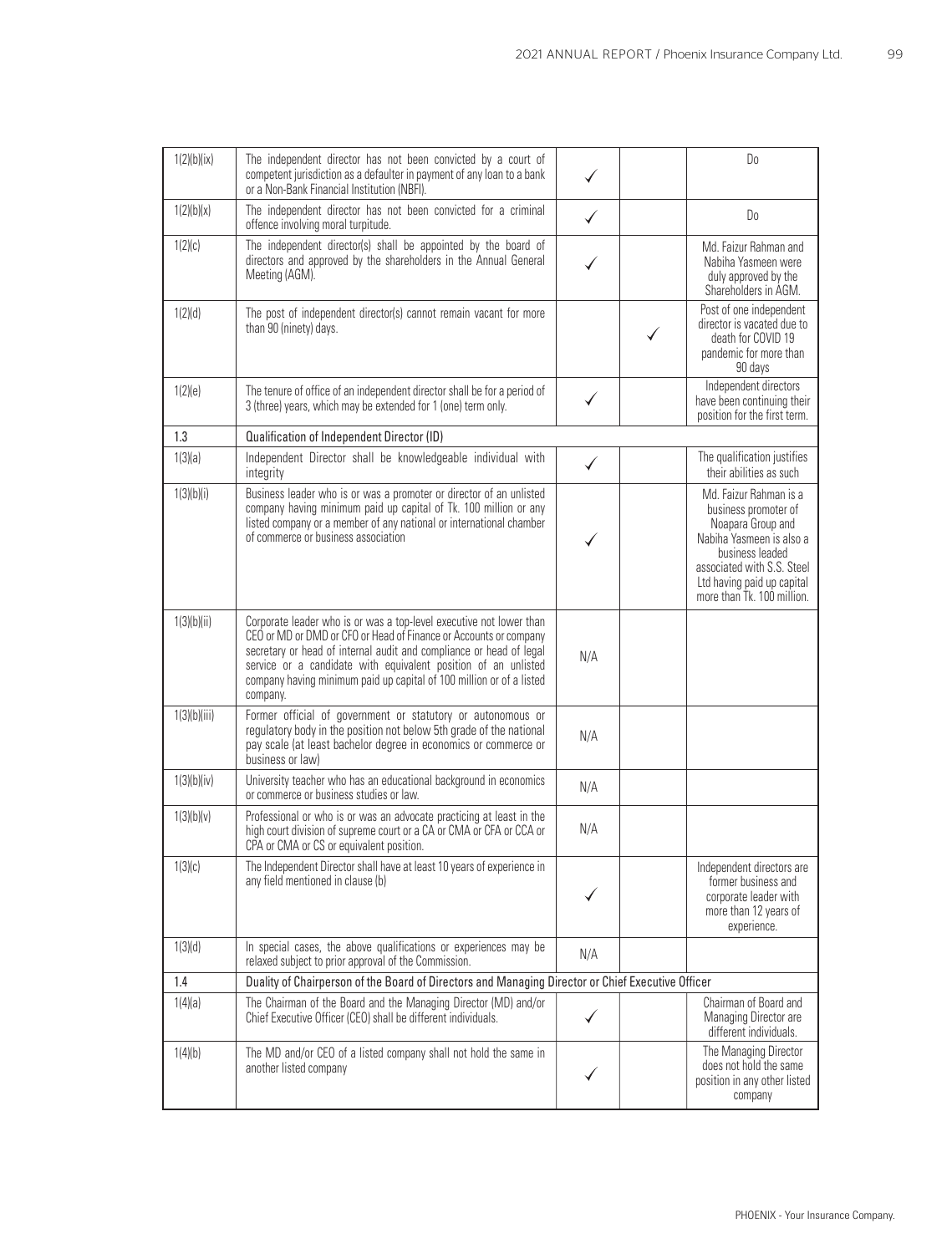| 1(4)(c)      | The Chairman of the board shall be elected from among the non-exec-<br>utive Directors of the company                                                                                                                                                      |              | The chairman is elected<br>from among non-executive<br>directors.                                                                                                          |
|--------------|------------------------------------------------------------------------------------------------------------------------------------------------------------------------------------------------------------------------------------------------------------|--------------|----------------------------------------------------------------------------------------------------------------------------------------------------------------------------|
| 1(4)(d)      | The board shall clearly define respective roles & responsibilities of<br>chairperson and MD or CEO                                                                                                                                                         |              | The roles and<br>responsibilities of the<br>chairperson and MD are<br>clearly defined.                                                                                     |
| 1(4)(e)      | In the absence of chairperson of the board, remaining members may<br>elect one of themselves from non-executive directors as chairperson<br>& the reason of absence shall be duly recorded in the minutes                                                  |              | In practice                                                                                                                                                                |
| 1.5          | The Director's Report to Shareholders                                                                                                                                                                                                                      |              |                                                                                                                                                                            |
| 1(5)(i)      | Industry outlook and possible future developments in the industry                                                                                                                                                                                          |              | The Directors report<br>complies with the<br>guideline.                                                                                                                    |
| 1(5)(ii)     | Segment-wise or product-wise performance                                                                                                                                                                                                                   |              | The Directors report<br>complies with the<br>guideline.                                                                                                                    |
| 1(5)(iii)    | Risk and Concern including external & internal risk factors threat to<br>sustainability & negative impact on environment, if any                                                                                                                           |              | The Directors report<br>complies with the<br>guideline.                                                                                                                    |
| $1(5)$ (iv)  | A discussion on Cost of Goods sold, Gross Profit Margin and Net Profit<br>Margin.                                                                                                                                                                          |              | The Directors report<br>complies with the<br>guideline.                                                                                                                    |
| 1(5)(v)      | Discussion on continuity of any Extra-Ordinary gain or loss.                                                                                                                                                                                               | N/A          | The Directors report<br>complies with the<br>guideline.                                                                                                                    |
| 1(5)(vi)     | Basis for related party transactions- a statement of all related party<br>transactions should be disclosed in the Annual Report.                                                                                                                           |              | Directors report<br>compliance with<br>guidelines. A statement of<br>all related party<br>transactions is disclosed<br>under notes to the<br>financial statements<br>no.34 |
| $1(5)$ (vii) | Utilization of proceeds from public issues, rights issues and/or<br>through any others instruments.                                                                                                                                                        | $\checkmark$ | No such issue made in<br>2021.                                                                                                                                             |
| 1(5)(viii)   | An explanation if the financial results deteriorate after the company<br>goes for Initial Public Offering (IPO), Repeat Public Offering (RPO),<br>Rights Offer, Direct Listing etc.                                                                        | N/A          |                                                                                                                                                                            |
| 1(5)(ix)     | If significant variance occurs between Quarterly Financial<br>Performance and Annual Financial Statements the management shall<br>explain about the variance on their Annual Report.                                                                       | N/A          |                                                                                                                                                                            |
| 1(5)(x)      | Remuneration to directors including independent directors.                                                                                                                                                                                                 |              | Disclosed at annual report<br>under disclosure and<br>compliance caption and<br>Notes no. 35 & 39                                                                          |
| 1(5)(xi)     | The financial statements prepared by the management of the issuer<br>company present fairly its state of affairs, the result of its operations,<br>cash flows and changes inequity.                                                                        | ✓            | Discussed under Directors<br>Report                                                                                                                                        |
| 1(5)(xii)    | Proper books of accounts of the issuer company have been<br>maintained.                                                                                                                                                                                    |              | Do                                                                                                                                                                         |
| 1(5)(xiii)   | Appropriate accounting policies have been consistently applied in<br>preparation of the financial statements and that the accounting<br>estimates are based on reasonable and prudent judgment.                                                            | ✓            | Do                                                                                                                                                                         |
| 1(5)(xiv)    | International Accounting Standards (IAS)/ International Financial<br>Reporting Standard (IFRS) as applicable in Bangladesh have been<br>followed in preparation of the financial statements and any departure<br>there-from has been adequately disclosed. |              | Do                                                                                                                                                                         |
| 1(5)(xy)     | The system of internal control is sound in design and has been<br>effectively implemented and monitored.                                                                                                                                                   |              | Do                                                                                                                                                                         |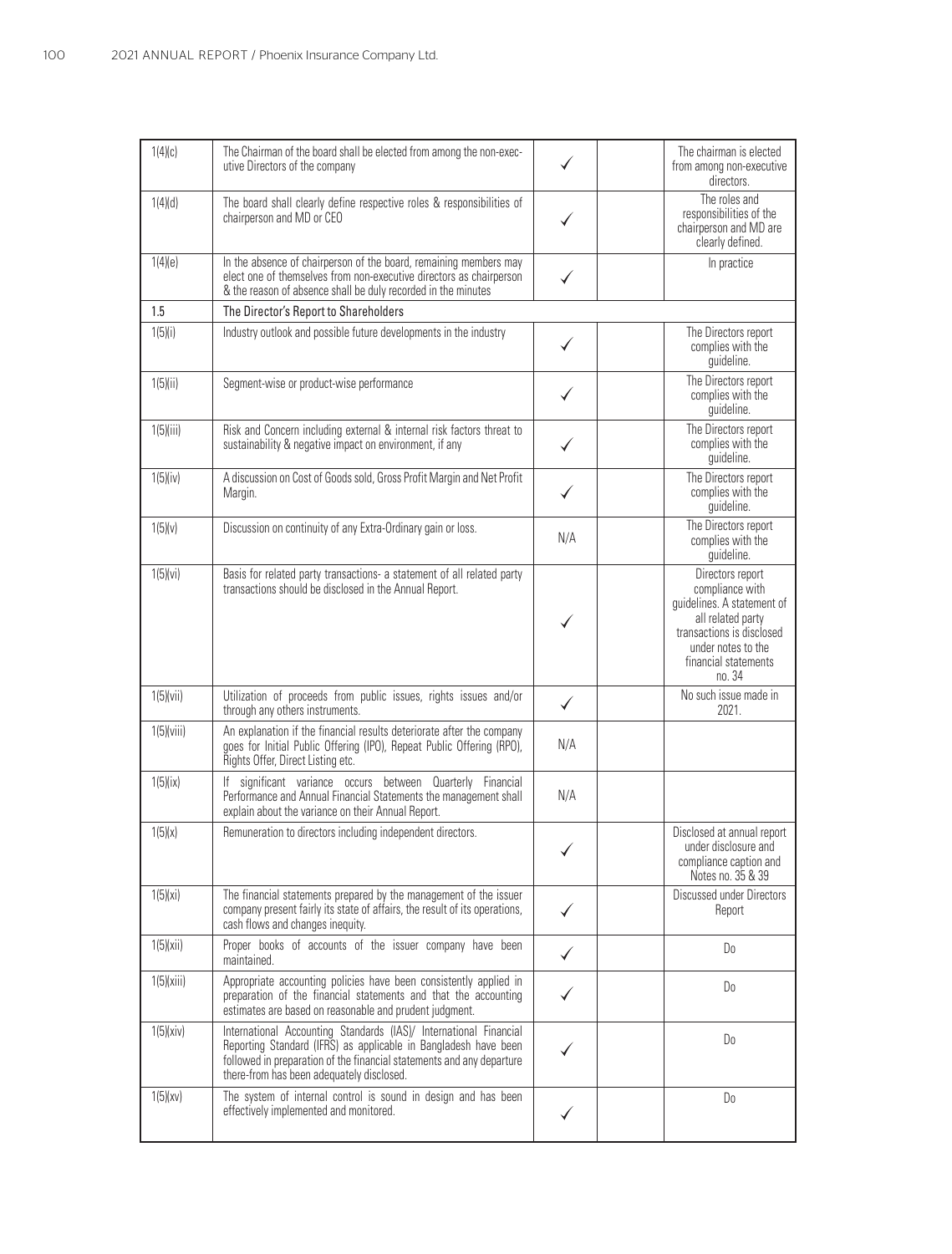| 1(5)(xvi)      | Minority shareholders have been protected                                                                                                                                                                                              |     | D <sub>0</sub>                                                                                                                                                                                                                                                                                                                 |
|----------------|----------------------------------------------------------------------------------------------------------------------------------------------------------------------------------------------------------------------------------------|-----|--------------------------------------------------------------------------------------------------------------------------------------------------------------------------------------------------------------------------------------------------------------------------------------------------------------------------------|
| 1(5)(xvii)     | There are no significant doubts upon the issuer company's ability to<br>continue as a going concern. If the issuer company is not considered<br>to be a going concern, the fact along with reasons thereof should be<br>disclosed.     |     | D <sub>0</sub>                                                                                                                                                                                                                                                                                                                 |
| $1(5)$ (xviii) | Significant deviations from the last year's operating results of the<br>issuer company shall be highlighted and the reasons thereof should<br>be explained.                                                                            | ✓   | Discussed at Directors<br>Report                                                                                                                                                                                                                                                                                               |
| 1(5)(xix)      | Key operating and financial data of at least preceding 5(five) years<br>shall be summarized.                                                                                                                                           | ✓   | D <sub>0</sub>                                                                                                                                                                                                                                                                                                                 |
| 1(5)(xx)       | If the issuer company has not declared dividend (cash or stock) for the<br>year, the reasons thereof shall be given.                                                                                                                   | N/A | The Board of PICL has<br>recommended 15% cash<br>dividend for the year.                                                                                                                                                                                                                                                        |
| 1(5)(xxi)      | Board's statement to the effect that no bonus share or stock dividend<br>has been or shall be declared as interim dividend.                                                                                                            | N/A |                                                                                                                                                                                                                                                                                                                                |
| 1(5)(xxii)     | The number of Board meetings held during the year and attendance by<br>each director shall be disclosed.                                                                                                                               |     | 8 board meeting held<br>during the year and<br>discussed under Directors<br>Meeting Attendance 2021                                                                                                                                                                                                                            |
| 1(5)(xxiii)    | A report on the pattern of shareholding disclosing the aggregate number of shares (along with name wise details were<br>stated below) held by                                                                                          |     |                                                                                                                                                                                                                                                                                                                                |
| 1(5)(xxiii)(a) | Parent/Subsidiary/Associated Companies and other related parties<br>(name wise details).                                                                                                                                               | N/A |                                                                                                                                                                                                                                                                                                                                |
| 1(5)(xxiii)(b) | Directors, Chief Executive Officer, Company Secretary, Chief Financial<br>Officer, Head of Internal Audit and their spouses and minor children<br>(name wise details).                                                                 | ✓   | Directors, Chief Executive<br>Officer, Company Secretary,<br>Chief Financial Officer, Head<br>of Internal Audit and their<br>spouses and minor children<br>hold shares are stated in<br>annual report under the<br>pattern of individual<br>shareholding of the company<br>and Notes to the Financial<br>Statements Note No. 4 |
| 1(5)(xxiii)(c) | Executives.                                                                                                                                                                                                                            | ✓   | Executives or managers<br>do not hold any shares of<br>the company.                                                                                                                                                                                                                                                            |
| 1(5)(xxiii)(d) | Shareholders holding ten percent (10%) or more votes' interest in the<br>company (name wise details).                                                                                                                                  |     | Stated in the annual report<br>under the pattern of<br>individual shareholding of the<br>company and Notes to the<br>Financial Statements no. 4.                                                                                                                                                                               |
| 1(5)(xxiv)     | In case of appointment/re-appointment of a Director the company shall disclose the following information to the shareholders                                                                                                           |     |                                                                                                                                                                                                                                                                                                                                |
| 1(5)(xxiv)(a)  | A brief resume of the director;                                                                                                                                                                                                        |     | Stated in the profile of<br>directors in the annual report                                                                                                                                                                                                                                                                     |
| 1(5)(xxiv)(b)  | Nature of his/her expertise in specific functional areas;                                                                                                                                                                              |     | D <sub>0</sub>                                                                                                                                                                                                                                                                                                                 |
| 1(5)(xxiv)(c)  | Names of companies in which the person also holds the directorship<br>and the membership of committees of the board.                                                                                                                   | ✓   | D <sub>0</sub>                                                                                                                                                                                                                                                                                                                 |
| 1(5)(xxx)      | A management discussion and analysis signed by CEO or MD<br>presenting detailed analysis of the company's position and operations<br>along with a brief discussion of changes in the financial statement,<br>among others focusing on: |     | Discussed in Management<br>Discussion & Analysis<br>Captioned                                                                                                                                                                                                                                                                  |
| 1(5)(xxx)(a)   | Accounting policies & estimation for preparation of financial statements                                                                                                                                                               | ✓   | Do                                                                                                                                                                                                                                                                                                                             |
| 1(5)(xxx)(b)   | Changes in accounting policies & estimation, if any clearly describing<br>the effect on financial performance or results and financial position as<br>well as cash flows in the absolute figures                                       |     | Do                                                                                                                                                                                                                                                                                                                             |
| 1(5)(xxx)(c)   | Comparative analysis (including effects of inflation) of financial<br>performance or results and financial position as well as cash flows in<br>the absolute figures                                                                   |     | D <sub>0</sub>                                                                                                                                                                                                                                                                                                                 |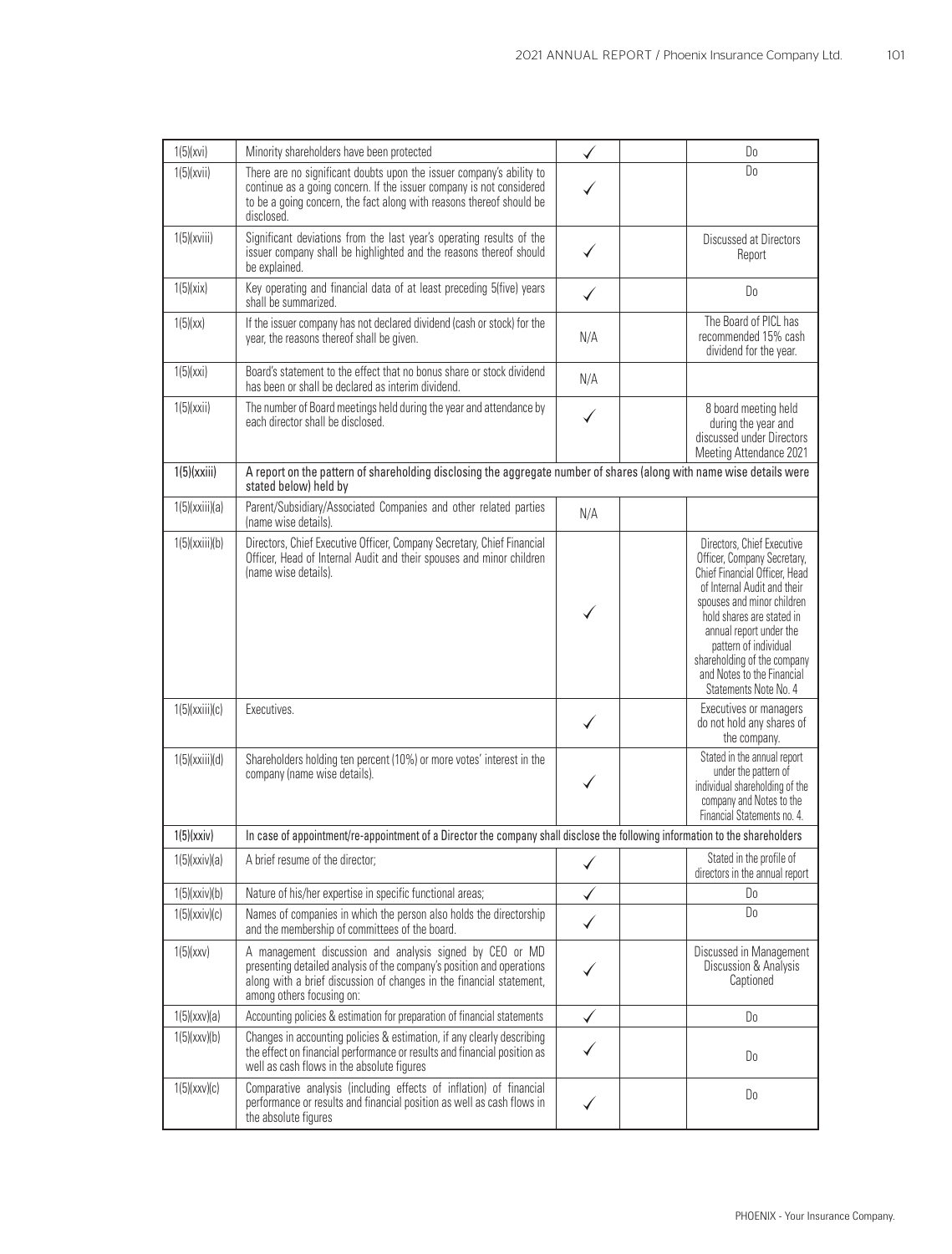| 1(5)(xxx)(d)    | Compare such financialperformance or results and financial position<br>as well as cash flows with the peer industry scenario                                                                                                                                                                                                                               |     | Do                                                                                                                                                                                                                                      |
|-----------------|------------------------------------------------------------------------------------------------------------------------------------------------------------------------------------------------------------------------------------------------------------------------------------------------------------------------------------------------------------|-----|-----------------------------------------------------------------------------------------------------------------------------------------------------------------------------------------------------------------------------------------|
| 1(5)(xxx)(e)    | Briefly explain the financial and economic scenario of the country and<br>the globe                                                                                                                                                                                                                                                                        |     | Do                                                                                                                                                                                                                                      |
| $1(5)$ (xxv)(f) | Risks & concerns issued related to the financial statements,<br>explaining such risk and concerns mitigation plan of the company                                                                                                                                                                                                                           | ✓   | Do                                                                                                                                                                                                                                      |
| 1(5)(xxx)(g)    | Future plan or projection or forecast for company's operation,<br>performance and financial position, with jurisdiction thereof, i.e.,<br>actual position shall be explained to the shareholders in the next<br>AGM                                                                                                                                        |     | Do                                                                                                                                                                                                                                      |
| 1(5)(xxxi)      | Declaration or certification by the CEO and the CFO to the board as<br>required under condition No:.3(3) shall be disclosed as per<br>Annexure-A;                                                                                                                                                                                                          |     | Stated in annual report<br>under CEO and CFO<br>declaration                                                                                                                                                                             |
| 1(5)(xxxii)     | The report as well as certificate regarding compliance of conditions of<br>the code as required under condition No.9 shall be disclosed as per<br>Annexure-B & Annexure-C                                                                                                                                                                                  |     | The certificate regarding<br>the compliance of<br>conditions is disclosed in<br>the annual report.                                                                                                                                      |
| 1(6)            | The company shall conduct its Board meetings and record the minutes<br>of the meetings as well as keep required books and records in line<br>with Bangladesh Secretarial Standards as adopted by the Institute of<br>Chartered Secretaries of Bangladesh                                                                                                   |     | Company maintains a book<br>for Board Meeting Minutes<br>as per the provision of<br>Bangladesh Secretarial<br>Standards (BSS) as adopted<br>by the Institute of<br><b>Chartered Secretaries of</b><br>Bangladesh (ICSB)                 |
| 1.7             | Code of conduct for the chairperson, other Board members and Chief Executive Officer                                                                                                                                                                                                                                                                       |     |                                                                                                                                                                                                                                         |
| 1(7)(a)         | The board shall lay down a code of conduct, based on the recommen-<br>dation of the NRC at condition No.6 for the chairperson of the board,<br>other board members & CEO of the company                                                                                                                                                                    |     | A code of conduct set for<br>chairmen of the Board.<br>other members of the<br>Board and Chief<br>Executive Officer of the<br>company based on the<br>recommendation of the<br>Nomination and<br><b>Remuneration</b><br>Committee (NRC) |
| 1(7)(b)         | The code of conduct as determined by the NRC shall be posted in<br>the website of the company among others prudent conduct &<br>behavior; confidentiality; conflict of interest; compliance with<br>laws, rules & regulations; prohibition of insider trading; relation-<br>ship with environment, employees, customers and suppliers; and<br>independency |     | Posted in the website and<br>website is functional for all                                                                                                                                                                              |
| 2.00            | <b>GOVERNANCE OF BOARD OF DIRECTORS OF SUBSIDIARY COMPANY</b>                                                                                                                                                                                                                                                                                              |     |                                                                                                                                                                                                                                         |
| 2(a)            | Provisions relating to the composition of the Board of Directors of the<br>holding company shall be made applicable to the composition of the<br>Board of Directors of the subsidiary company.                                                                                                                                                             | N/A |                                                                                                                                                                                                                                         |
| 2(b)            | At least 1 (one) independent director on the Board of Directors of the<br>holding company shall be a director on the Board of Directors of the<br>subsidiary company.                                                                                                                                                                                      | N/A |                                                                                                                                                                                                                                         |
| 2(c)            | The minutes of the Board meeting of the subsidiary company shall be<br>placed for review at the following Board meeting of the holding<br>company.                                                                                                                                                                                                         | N/A | PICL does not have any<br>subsidiary company                                                                                                                                                                                            |
| 2(d)            | The minutes of the respective Board meeting of the holding company<br>shall state that they have reviewed the affairs of the subsidiary<br>company also.                                                                                                                                                                                                   | N/A |                                                                                                                                                                                                                                         |
| 2(e)            | The Audit Committee of the holding company shall also review the<br>financial statements, in particular the investments made by the<br>subsidiary company.                                                                                                                                                                                                 | N/A |                                                                                                                                                                                                                                         |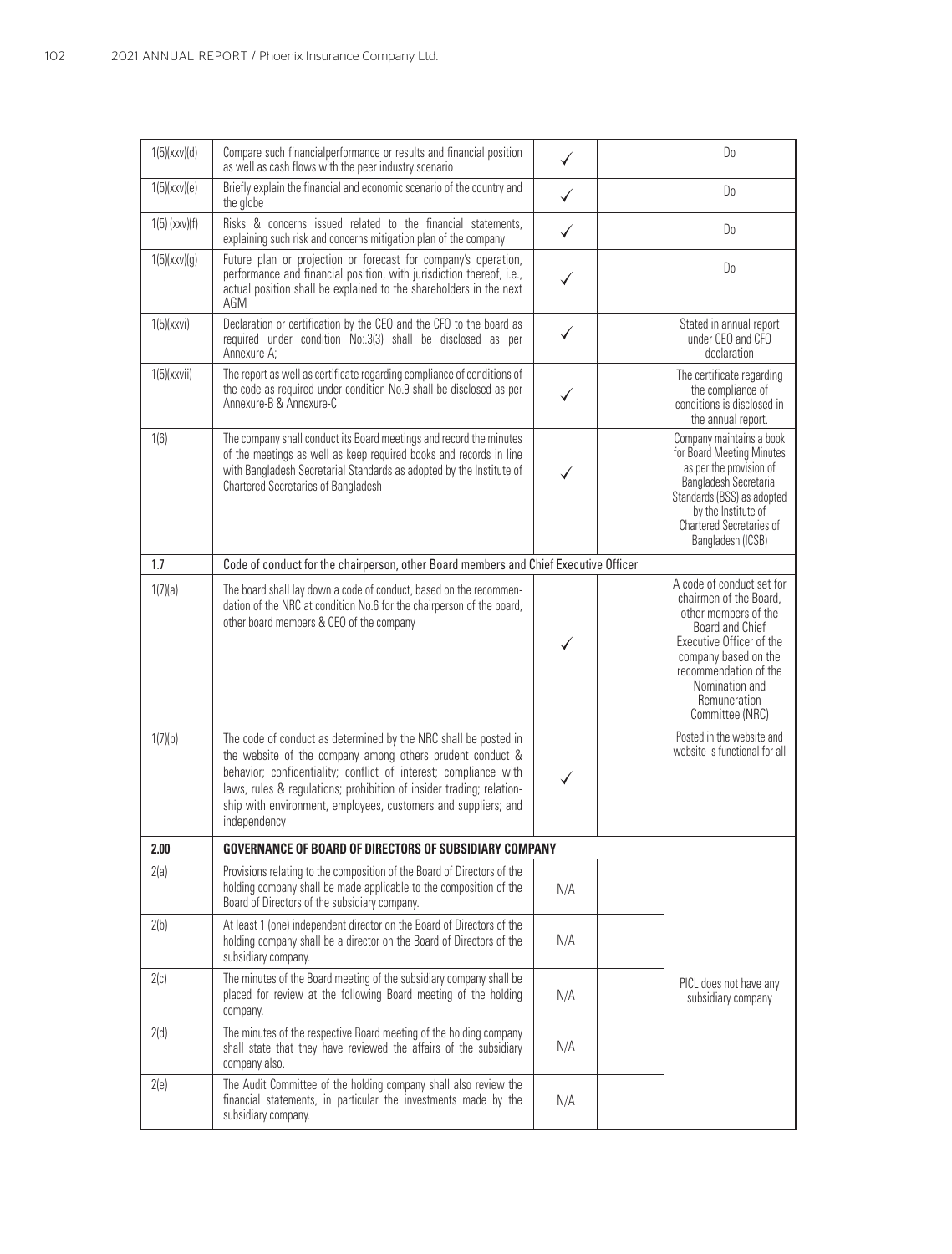| 3.0         | MANAGING DIRECTOR (MD) OR CHIEF EXECUTIVE OFFICER (CEO), CHIEF FINANCIAL OFFICER (CFO), HEAD OF<br>INTERNAL AUDIT AND COMPLIANCE (HIAC) AND COMPANY SECRETARY (CS)                                                                                                                   |   |                                                                                                                                                                                    |
|-------------|--------------------------------------------------------------------------------------------------------------------------------------------------------------------------------------------------------------------------------------------------------------------------------------|---|------------------------------------------------------------------------------------------------------------------------------------------------------------------------------------|
| 3.1         | Appointment                                                                                                                                                                                                                                                                          |   |                                                                                                                                                                                    |
| 3(1)(a)     | The Board shall appoint a Managing Director (MD) or Chief Executive<br>Officer (CEO), a Company Secretary (CS), a Chief Financial Officer<br>(CFO) and a Head of Internal Audit and Compliance (HIAC)                                                                                |   | The Company has<br>appointed MD, CFO, CS<br>and Head of Internal<br>Audit.                                                                                                         |
| 3(1)(b)     | The positions of the MD or CEO, CS, CFO and HIAC shall be filled by<br>different individuals                                                                                                                                                                                         |   | The MD, CFO, CS and<br>Head of Internal Audit are<br>four different individuals.                                                                                                   |
| 3(1)(c)     | The MD or CEO, CS, CFO and HIAC of a listed company shall not hold<br>any executive position in any other company at the same time                                                                                                                                                   |   | In practice                                                                                                                                                                        |
| 3(1)(d)     | The Board shall clearly define respective roles, responsibilities and<br>duties of the CFO, the HIAC and the CS                                                                                                                                                                      |   | The roles, responsibilities<br>and duties of MD, CFO, CS<br>and HIAC are clearly<br>defined which have been<br>approved by the Board as<br>per requirement of BSEC<br>notification |
| 3(1)(e)     | The MD or CEO, CS, CFO and HIAC shall not be removed from their<br>position without approval of the Board as well as immediate<br>dissemination to the Commission and stock exchange(s)                                                                                              |   | In Practice                                                                                                                                                                        |
| 3(2)        | The MD or CEO, CS, CFO and HIAC of the company shall attend the<br>meetings of the Board.<br>Provided that the CS, CFO and/or the HIAC shall not attend such part<br>of a meeting of the Board which involves consideration of an agenda<br>item relating to their personal matters. |   | In Practice                                                                                                                                                                        |
| 3.3         | Duties of Managing Director or Chief executive Officer and Chief Financial Officer                                                                                                                                                                                                   |   |                                                                                                                                                                                    |
| 3(3)(a)     | The MD or CEO and CFO shall certify to the board that they have<br>reviewed financial statements                                                                                                                                                                                     |   | In Practice                                                                                                                                                                        |
| 3(3)(a)(i)  | These statements do not contain any materially untrue statement or<br>omit any material fact or contain statements that might be misleading                                                                                                                                          | ✓ | In Practice                                                                                                                                                                        |
| 3(3)(a)(ii) | These statements together present a true and fair view of the<br>company's affairs and are in compliance with existing accounting<br>standards and applicable laws                                                                                                                   |   | In Practice                                                                                                                                                                        |
| 3(3)(b)     | The certification of the MD or CEO and CFO that no transactions<br>entered into by the company during the year which are fraudulent,<br>illegal or in violation of the code of conduct for the company's Board<br>or its members                                                     |   | In Practice                                                                                                                                                                        |
| 3(3)(c)     | The certification of the MD or CEO and CFO shall be disclosed in the<br>annual report                                                                                                                                                                                                |   | Disclosed in Annual<br>Report                                                                                                                                                      |
| 4.0         | <b>BOARD OF DIRECTORS' COMMITTEE</b>                                                                                                                                                                                                                                                 |   |                                                                                                                                                                                    |
| 4(i)        | The Board shall have an Audit Committee as a sub-committee of the<br><b>Board</b>                                                                                                                                                                                                    |   | In Practice                                                                                                                                                                        |
| 4(ii)       | The Board shall have a Nomination & Remuneration Committee as a<br>sub-committee of the Board                                                                                                                                                                                        |   | In Practice                                                                                                                                                                        |
| 5.0         | <b>AUDIT COMMITTEE</b>                                                                                                                                                                                                                                                               |   |                                                                                                                                                                                    |
| 5.1         | Responsibility to the Board of Directors                                                                                                                                                                                                                                             |   |                                                                                                                                                                                    |
| 5(1)(a)     | Audit Committee shall be the sub-committee of the Board of Directors                                                                                                                                                                                                                 | ✓ | In Practice. TOR is<br>available                                                                                                                                                   |
| 5(1)(b)     | The committee shall assist the Board of Directors in ensuring that the<br>financial statements reflect true and fair view of the state of affairs of<br>the company and in ensuring a good monitoring system within the<br>business                                                  |   | The audit committee duly<br>discharged its<br>responsibilities.                                                                                                                    |
| 5(1)(c)     | The Audit Committee shall be responsible to the Board of<br>Directors. The duties of the Audit Committee shall be clearly set<br>forth in writing                                                                                                                                    |   | In Practice                                                                                                                                                                        |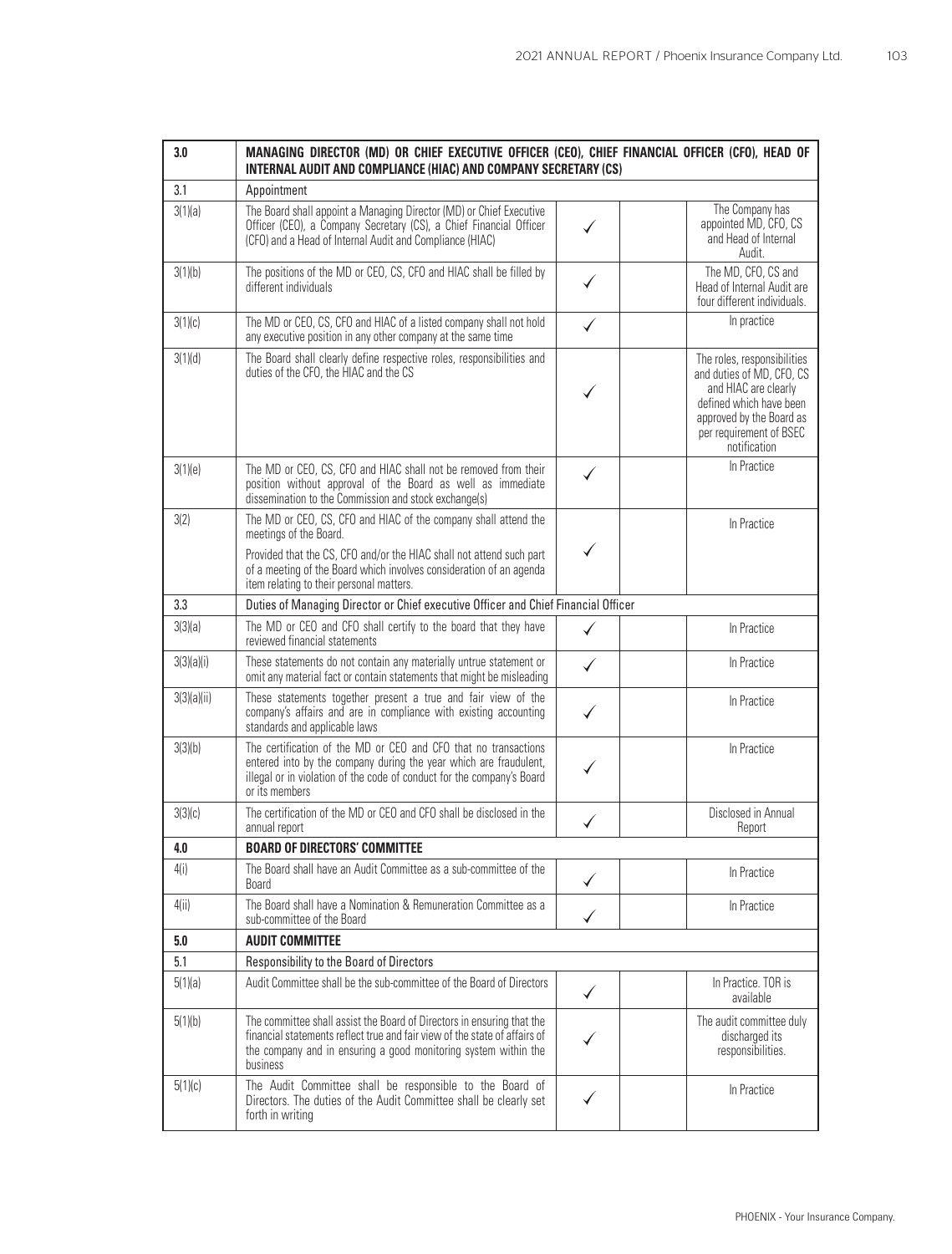| 5.2     | <b>Constitution of the Audit Committee</b>                                                                                                                                                                                                                                                                                                                                |   |                                                                                                                                                                                                                                                                                                                                                          |
|---------|---------------------------------------------------------------------------------------------------------------------------------------------------------------------------------------------------------------------------------------------------------------------------------------------------------------------------------------------------------------------------|---|----------------------------------------------------------------------------------------------------------------------------------------------------------------------------------------------------------------------------------------------------------------------------------------------------------------------------------------------------------|
| 5(2)(a) | The Audit Committee shall be composed of at least three members                                                                                                                                                                                                                                                                                                           |   | The Audit Committee is<br>comprised of 4 (four)<br>members                                                                                                                                                                                                                                                                                               |
| 5(2)(b) | Board shall appoint members of Audit Committee from non-executive<br>directors except chairperson including one independent director                                                                                                                                                                                                                                      |   | The members of the Audit<br>Committee are appointed<br>by the Board who are<br>Non-Executive Directors<br>and including independent<br>director.                                                                                                                                                                                                         |
| 5(2)(c) | All members of the audit committee should be financially literate and<br>at least one member shall have accounting or related financial<br>management experience and ten years of such experience.                                                                                                                                                                        |   | Based on the academic<br>qualifications and<br>professional experiences,<br>the Board reviewed and<br>considered that all the<br>existing members of the<br>Audit Committee are<br>'financially literate' and<br>they have 'related<br>financial management<br>experience' as per codes<br>of BSEC. The members<br>have also given their<br>declarations |
| 5(2)(d) | When the terms of service of any committee member expires or there are<br>any circumstances causing any committee member to be unable to hold<br>before expiration of terms of service where number of Committee members<br>falls short than the prescribed number the board shall fill the vacancy<br>immediately or not later than 1 one month from the date of vacancy |   | Such situation not arise<br>during the year                                                                                                                                                                                                                                                                                                              |
| 5(2)(e) | The company secretary shall act as the secretary of the committee                                                                                                                                                                                                                                                                                                         |   | In Practice                                                                                                                                                                                                                                                                                                                                              |
| 5(2)(f) | The quorum of the Audit Committee meeting shall not constitute<br>without at least one independent director                                                                                                                                                                                                                                                               |   | In Practice                                                                                                                                                                                                                                                                                                                                              |
| 5.3     | Chairperson of the Audit Committee                                                                                                                                                                                                                                                                                                                                        |   |                                                                                                                                                                                                                                                                                                                                                          |
| 5(3)(a) | Chairman of the Audit Committee shall be an Independent Director<br>appointed by the Board                                                                                                                                                                                                                                                                                |   | Independent Director; Mr.<br>Md. Faizur Rahman was<br>appointed as Chairman on<br>31st October 2021 in place<br>of Sadia Anjum Siddiqui                                                                                                                                                                                                                  |
| 5(3)(b) | In the absence of the chairperson of the audit committee remaining<br>members may elect one of themselves as Chairperson for that<br>particular meeting                                                                                                                                                                                                                   |   | In Practice                                                                                                                                                                                                                                                                                                                                              |
| 5(3)(c) | Presence of Chairman of the Audit Committee in the Annual General<br>Meeting                                                                                                                                                                                                                                                                                              |   | In practice                                                                                                                                                                                                                                                                                                                                              |
| 5.4     | Meeting of the Audit Committee                                                                                                                                                                                                                                                                                                                                            |   |                                                                                                                                                                                                                                                                                                                                                          |
| 5(4)(a) | Frequency of Meeting of the Audit Committee                                                                                                                                                                                                                                                                                                                               |   | In Practice                                                                                                                                                                                                                                                                                                                                              |
| 5(4)(b) | Quorum of the Audit Committee Meeting                                                                                                                                                                                                                                                                                                                                     |   | In Practice                                                                                                                                                                                                                                                                                                                                              |
| 5.5     | Role of Audit Committee shall include the following                                                                                                                                                                                                                                                                                                                       |   |                                                                                                                                                                                                                                                                                                                                                          |
| 5(5)(a) | Oversee the financial reporting process.                                                                                                                                                                                                                                                                                                                                  |   | In Practice                                                                                                                                                                                                                                                                                                                                              |
| 5(5)(b) | Monitor choice of accounting policies and principles.                                                                                                                                                                                                                                                                                                                     |   | In Practice                                                                                                                                                                                                                                                                                                                                              |
| 5(5)(c) | Monitor internal audit and compliance process, approval of internal<br>audit and compliance plan and review of these reports                                                                                                                                                                                                                                              |   | In Practice                                                                                                                                                                                                                                                                                                                                              |
| 5(5)(d) | Oversee hiring and performance of external auditors.                                                                                                                                                                                                                                                                                                                      | ✓ | In Practice                                                                                                                                                                                                                                                                                                                                              |
| 5(5)(e) | Hold meeting with external auditors for review of annual financial<br>statements before submission to the board                                                                                                                                                                                                                                                           | ✓ | In Practice                                                                                                                                                                                                                                                                                                                                              |
| 5(5)(f) | Review along with the management, the annual financial statements<br>before submission to the board for approval.                                                                                                                                                                                                                                                         | ✓ | In Practice                                                                                                                                                                                                                                                                                                                                              |
| 5(5)(g) | Review along with the management, the quarterly and half yearly<br>financial statements before submission to the board for approval.                                                                                                                                                                                                                                      | ✓ | In Practice                                                                                                                                                                                                                                                                                                                                              |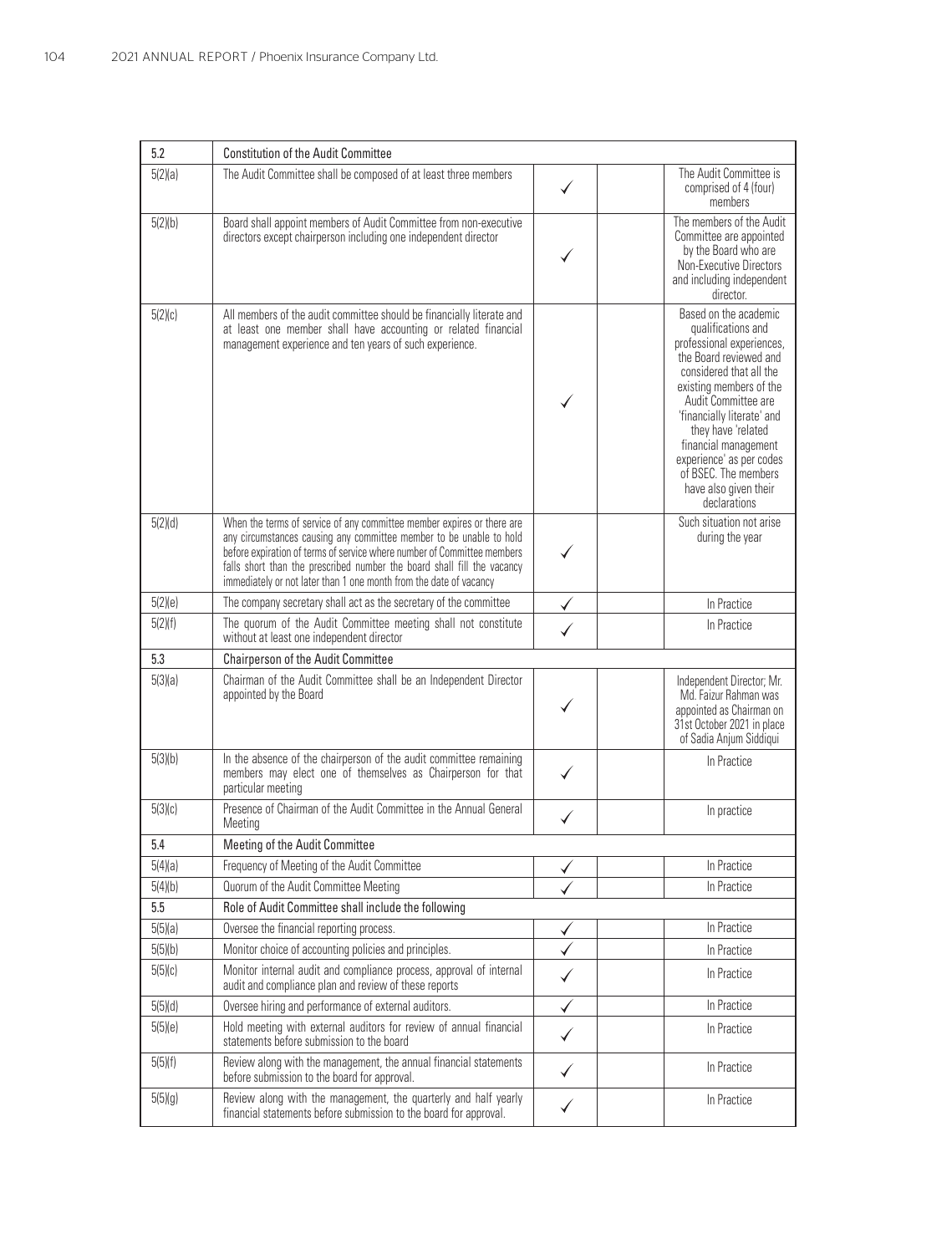| 5(5)(h)          | Review the adequacy of internal audit function.                                                                                                                                                                                                                                                                                                                                                                                                                                                                                                                                                                                                             |              | In Practice                                                                                                                       |
|------------------|-------------------------------------------------------------------------------------------------------------------------------------------------------------------------------------------------------------------------------------------------------------------------------------------------------------------------------------------------------------------------------------------------------------------------------------------------------------------------------------------------------------------------------------------------------------------------------------------------------------------------------------------------------------|--------------|-----------------------------------------------------------------------------------------------------------------------------------|
| 5(5)(i)          | Review the Management's discussion and analysis before disclosing<br>in the annual report                                                                                                                                                                                                                                                                                                                                                                                                                                                                                                                                                                   |              | In Practice                                                                                                                       |
| 5(5)(j)          | Review statement of all related party transactions submitted by the<br>management.                                                                                                                                                                                                                                                                                                                                                                                                                                                                                                                                                                          |              | In Practice                                                                                                                       |
| 5(5)(k)          | Review Management Letters or Letter of Internal Control weakness<br>issued by statutory auditors.                                                                                                                                                                                                                                                                                                                                                                                                                                                                                                                                                           | ✓            | In Practice                                                                                                                       |
| 5(5)(1)          | Oversee the determination of audit fees and others for effective audit<br>and evaluate performance of external auditors                                                                                                                                                                                                                                                                                                                                                                                                                                                                                                                                     | $\checkmark$ | In Practice                                                                                                                       |
| 5(5)(m)          | When money is raised through Initial Public Offering (IPO)/Repeat<br>Public Offering (RPO)/Rights Issue the company shall disclose to the<br>Audit Committee about the uses/applications of funds by major<br>category (capital expenditure, sales and marketing expenses, working<br>capital, etc.), on a quarterly basis and annual basis.                                                                                                                                                                                                                                                                                                                |              | There was no<br>IPO/RPO/Rights Issue in<br>2021 or in recent past.                                                                |
| 5.6              | Reporting of the Audit Committee                                                                                                                                                                                                                                                                                                                                                                                                                                                                                                                                                                                                                            |              |                                                                                                                                   |
| 5(6)(a)          | Reporting to the Board of Directors                                                                                                                                                                                                                                                                                                                                                                                                                                                                                                                                                                                                                         |              |                                                                                                                                   |
| 5(6)(a)(i)       | The Audit Committee shall report on its activities to the Board of<br>Directors.                                                                                                                                                                                                                                                                                                                                                                                                                                                                                                                                                                            |              | In Practice                                                                                                                       |
| 5(6)(a)(ii)      | The Audit Committee shall immediately report to the Board of Directors on the followings, if any                                                                                                                                                                                                                                                                                                                                                                                                                                                                                                                                                            |              |                                                                                                                                   |
| 5(6)(a)(ii)(a)   | Report on conflicts of interests;                                                                                                                                                                                                                                                                                                                                                                                                                                                                                                                                                                                                                           | N/A          | Such situation didn't occur.                                                                                                      |
| 5(6 (a) (ii)(b)) | Suspected or presumed fraud or irregularity or material defect in the<br>internal audit & compliance process or in the financial statement                                                                                                                                                                                                                                                                                                                                                                                                                                                                                                                  | N/A          | There was no such issue<br>arise during the year                                                                                  |
| 5(6)(a)(ii)(c)   | Suspected infringement of laws, including securities related law,<br>rules and regulations                                                                                                                                                                                                                                                                                                                                                                                                                                                                                                                                                                  | N/A          | D <sub>0</sub>                                                                                                                    |
| 5(6)(a)(ii)(d)   | Any other matter which shall be disclosed to the Board of Directors<br>immediately                                                                                                                                                                                                                                                                                                                                                                                                                                                                                                                                                                          | N/A          | Do                                                                                                                                |
| 5(6)(b)          | Reporting to the Authorities:                                                                                                                                                                                                                                                                                                                                                                                                                                                                                                                                                                                                                               |              | D <sub>0</sub>                                                                                                                    |
|                  | If the Audit Committee has reported to the Board of Directors about<br>anything which has material impact on the financial condition and<br>results of operation and has discussed with the Board of Directors and<br>the management that any rectification is necessary and if the Audit<br>Committee finds that such rectification has been unreasonably<br>ignored, the Audit Committee shall report such finding to the Commis-<br>sion, upon reporting of such matters to the Board of Directors for three<br>times or completion of the period of 6 (six) months from the date of<br>first reporting to the Board of Directors, whichever is earlier. | N/A          |                                                                                                                                   |
| 5(7)             | Reporting to the Shareholders and General Investors:                                                                                                                                                                                                                                                                                                                                                                                                                                                                                                                                                                                                        |              | Activity of AC has                                                                                                                |
|                  | Report on activities carried out by the Audit Committee, including any<br>report made to the Board of Directors under condition 5.6.a(ii) above<br>during the year, shall be signed by the Chairman of the Audit<br>Committee and disclosed in the annual report of the issuer company                                                                                                                                                                                                                                                                                                                                                                      |              | disclosed in the Annual<br>Report                                                                                                 |
| 6.00             | <b>NOMINATION AND REMUNERATION COMMITTEE (NRC)</b>                                                                                                                                                                                                                                                                                                                                                                                                                                                                                                                                                                                                          |              |                                                                                                                                   |
| 6.1              | Responsibility to the board of directors                                                                                                                                                                                                                                                                                                                                                                                                                                                                                                                                                                                                                    |              |                                                                                                                                   |
| 6(1)(a)          | The company shall have an NRC as a sub-committee of the board                                                                                                                                                                                                                                                                                                                                                                                                                                                                                                                                                                                               | ✓            | Already in place. The TOR<br>is available                                                                                         |
| 6(1)(b)          | NRC shall assist the board in formulation of the nomination criteria or<br>policy for determining qualifications, positive attributes, experiences<br>and independence of directors &top-level executives as well as<br>considering remuneration of directors, top level executive                                                                                                                                                                                                                                                                                                                                                                          |              | The NRC duly discharged<br>its responsibilities                                                                                   |
| 6(1)(c)          | The Terms of Reference (ToR) of the NRC shall be clearly set forth in<br>writing                                                                                                                                                                                                                                                                                                                                                                                                                                                                                                                                                                            |              | In practice. The Terms of<br>Reference is clearly set<br>forth in writing covering<br>all relevant areas as<br>stated in the code |
| 6.2              | <b>Constitution Of the NRC</b>                                                                                                                                                                                                                                                                                                                                                                                                                                                                                                                                                                                                                              |              |                                                                                                                                   |
| 6(2)(a)          | The committee shall comprise of at least 3 members including an<br>independent director                                                                                                                                                                                                                                                                                                                                                                                                                                                                                                                                                                     |              | The Committee is comprised<br>of 6 members including an<br>Independent Director                                                   |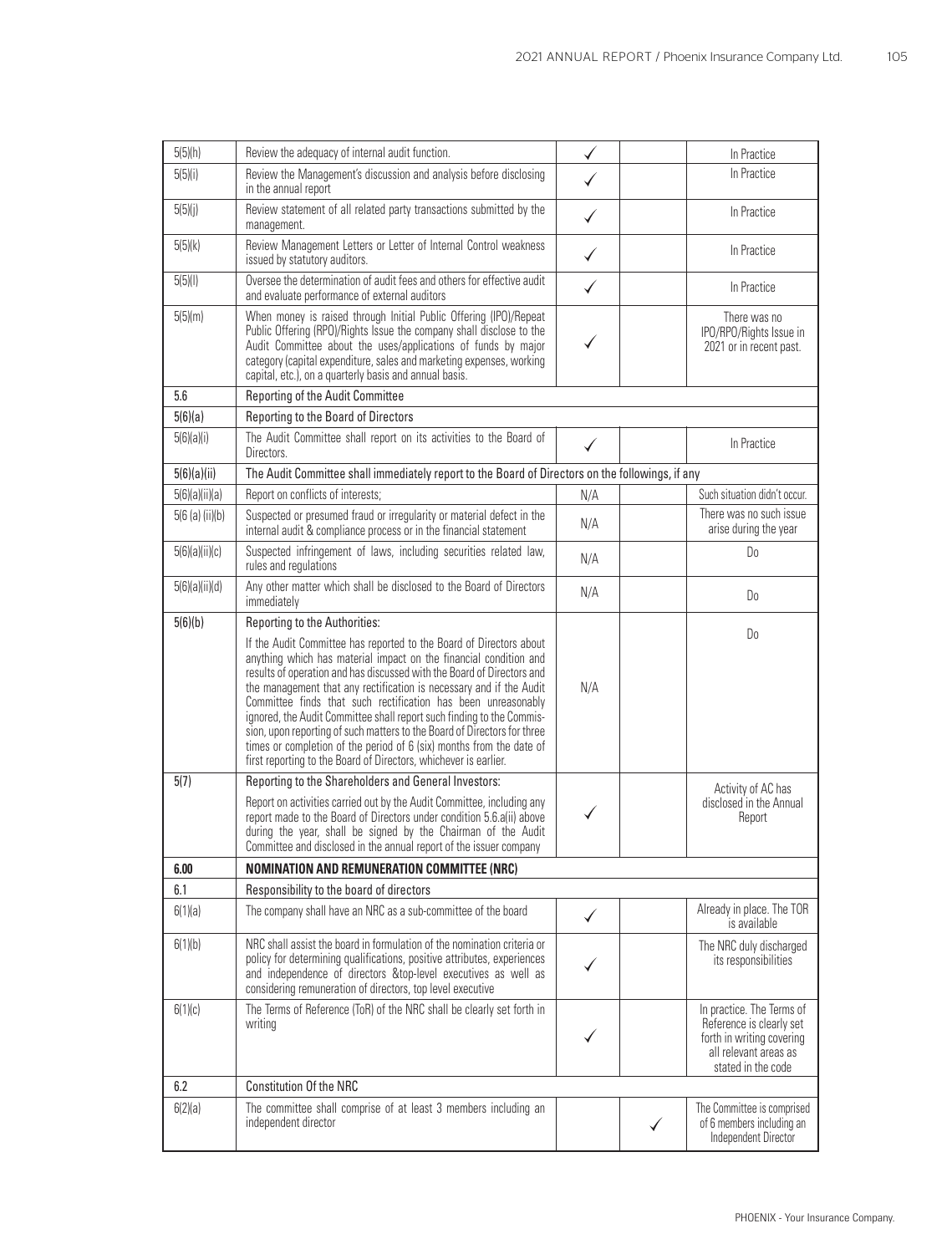| 6(2)(b)       | All members of the committee shall be non-executive directors                                                                                                                                                                                            | ✓            | In Practice                                                                                                                    |
|---------------|----------------------------------------------------------------------------------------------------------------------------------------------------------------------------------------------------------------------------------------------------------|--------------|--------------------------------------------------------------------------------------------------------------------------------|
| 6(2)(c)       | Members of the committee shall be nominated and appointed by the<br>board                                                                                                                                                                                |              | The NRC members are<br>appointed by the Board                                                                                  |
| 6(2)(d)       | The board shall have authority to remove and appoint any member of<br>the committee                                                                                                                                                                      |              | In Practice                                                                                                                    |
| 6(2)(e)       | In case of death, resignation, disqualification, or removal of any<br>member of the committee or any other cases of vacancies, the board<br>shall fill the vacancy within 180 (one hundred eighty) of occurring such<br>vacancy                          | N/A          | Such situation didn't occur<br>during the year                                                                                 |
| 6(2)(f)       | The chairperson of the committee may appoint or co-opt any external<br>expert or members of staff to committee who shall be non-voting<br>member                                                                                                         | N/A          | The Committee didn't<br>appoint or co-opt any<br>external expert or member                                                     |
| 6(2)(g)       | Company secretary shall act as the secretary of the committee                                                                                                                                                                                            | $\checkmark$ | In Practice                                                                                                                    |
| 6(2)(h)       | Quorum of the NRC shall not constitute without attendance of at least<br>an independent director                                                                                                                                                         | ✓            | In Practice                                                                                                                    |
| 6(2)(i)       | No member of the NRC shall receive any remuneration other than<br>Directors' fees or honorarium from the company                                                                                                                                         |              | In Practice                                                                                                                    |
| 6.3           | Chairperson of the NRC                                                                                                                                                                                                                                   |              |                                                                                                                                |
| 6(3)(a)       | The board shall select one member of the NRC to be chairperson of<br>the committee who shall be an independent director                                                                                                                                  |              | The Chairman of NRC is<br>Mr. Nabiha Yasmin who<br>✓<br>has been appointed as<br>Chairman of NRC is an<br>Independent Director |
| 6(3)(b)       | In the absence of chairperson of NRC, the remaining members may<br>elect one of themselves as chairman of the meeting.                                                                                                                                   | $\checkmark$ | In Practice                                                                                                                    |
| 6(3)(c)       | The chairperson of NRC shall attend the AGM and in the absence of<br>regular chairperson, any member from the NRC shall be selected to<br>attend in AGM                                                                                                  |              | In Practice                                                                                                                    |
| 6.4           | Meeting of the NRC                                                                                                                                                                                                                                       |              |                                                                                                                                |
| 6(4)(a)       | The NRC shall conduct at least one meeting in a financial year                                                                                                                                                                                           |              | In Practice                                                                                                                    |
| 6(4)(b)       | The Chairperson of the NRC may convene any emergency meeting<br>upon request by any member of the NRC                                                                                                                                                    |              | To be complied if needed                                                                                                       |
| 6(4)(c)       | The quorum of the meeting of the NRC shall be constituted in<br>presence of either two members or two third of the members of the<br>Committee, whichever is higher, where presence of an independent<br>director is must.                               |              | In Practice                                                                                                                    |
| 6(4)(d)       | The proceedings of each meeting of the NRC shall duly be recorded in<br>the minutes and such minutes shall be confirmed in the next meeting<br>of the NRC                                                                                                |              | In Practice                                                                                                                    |
| 6.5           | Role of the NRC                                                                                                                                                                                                                                          |              |                                                                                                                                |
| 6(5)(a)       | NRC shall be independent and responsible or accountable to the<br>board and shareholders                                                                                                                                                                 |              | In Practice                                                                                                                    |
| 6(5)(b)       | NRC shall oversee among others, the following matters and make report with recommendation to the Board                                                                                                                                                   |              |                                                                                                                                |
| 6(5)(b)(i)    | formulating the criteria for determining qualifications, positive<br>attributes and independence of a director and recommend a policy to<br>the Board, relating to the remuneration of the directors, top level<br>executive, considering the following- |              | In Practice                                                                                                                    |
| 6(5)(b)(i)(a) | The level and composition of remuneration is reasonable and<br>sufficient to attract, retain and motivate suitable directors to run the<br>company successfully                                                                                          |              | In Practice                                                                                                                    |
| 6(5)(b)(i)(b) | The relationship of remuneration to performance is clear and meets<br>appropriate performance benchmarks                                                                                                                                                 | ✓            | In Practice                                                                                                                    |
| 6(5)(b)(i)(c) | Remuneration to directors, top level executive involves a balance between<br>fixed and incentive pay reflecting short and long-term performance<br>objectives appropriate to the working of company and its goals                                        |              | In Practice                                                                                                                    |
| 6(5)(b)(ii)   | A policy on boards diversity considering age, gender, experience,<br>ethnicity, educational background & nationality                                                                                                                                     | ✓            | In Practice                                                                                                                    |